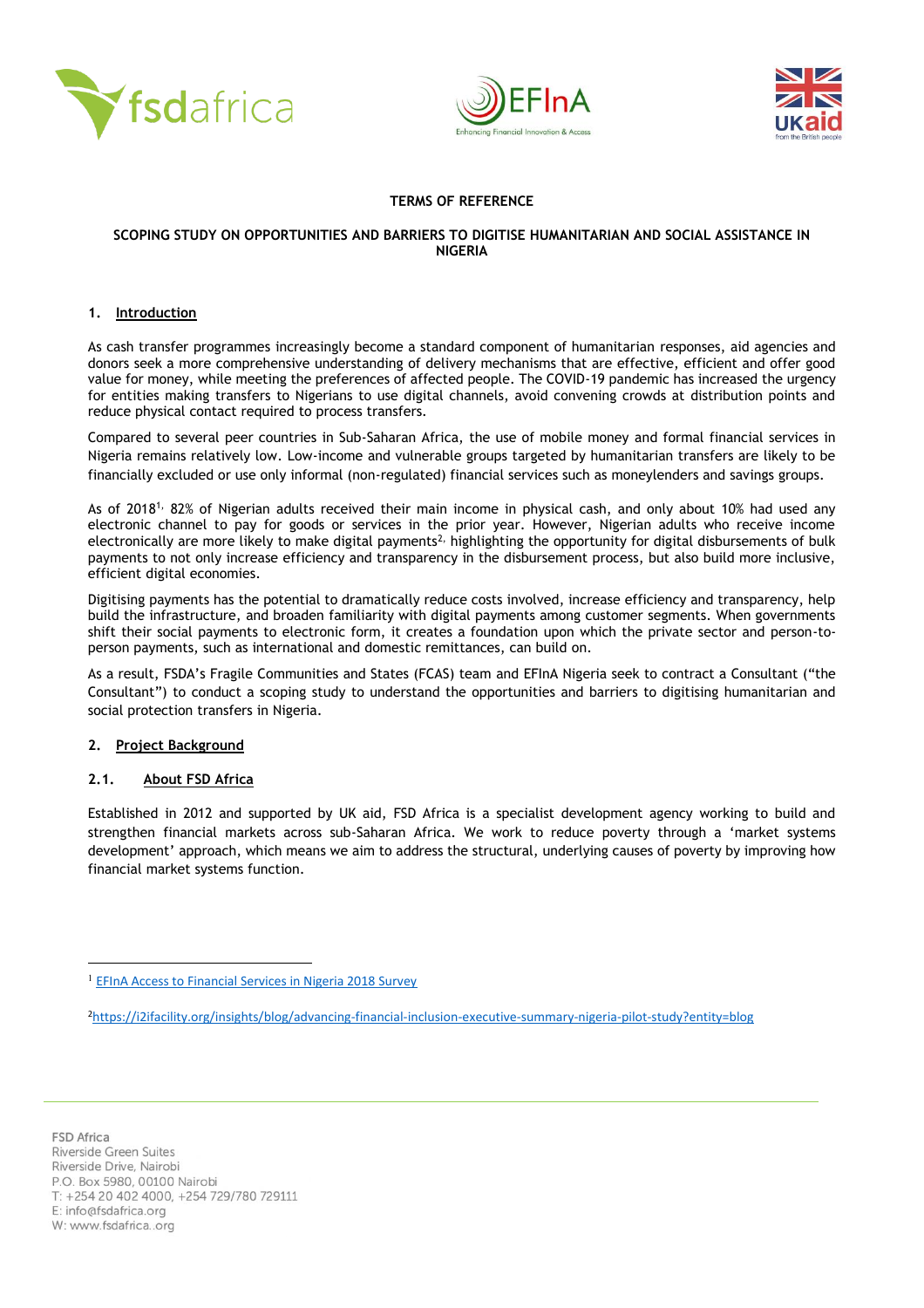We believe that investing in building a financial system that is transparent, stable and accessible creates the conditions for a fair and sustainable future, where inequality is reduced, corruption is tackled, and where individuals, businesses and governments alike are able to prepare for future challenges, from climate change to political instability.

From our headquarters in Nairobi, our team of financial sector experts work alongside governments, business leaders, regulators and policy makers to design and build ambitious programmes that make financial markets work better for everyone. Depending on the project, we can provide a combination of grants, investment capital, market insights or technical assistance to ensure we achieve our objectives.

We focus our work where the need is greatest, and where we believe the potential for impact is the most significant.

Please find more details about FSD Africa on our website at [www.fsdafrica.org.](http://www.fsdafrica.org/)

# **2.2. About Enhancing Financial Innovation & Access (EFInA)**

Enhancing Financial Innovation & Access (EFInA) is a financial sector development agency that is funded by the UK Department for International Development (DFID) and the Bill & Melinda Gates Foundation. Set up in late 2007, EFInA's mission is to make Nigeria's financial system work better, especially for the poor, by facilitating the emergence of an all-inclusive, growth-promoting financial system.

EFInA achieves its mission through four pillars:

- Research: Provide credible market information on the Nigerian financial sector
- Innovation: Catalyse the development of innovative, inclusive financial services for the unbanked and underbanked population in Nigeria, through our Innovation Fund
- Digital Finance: Bring and test emerging and disruptive ideas to Nigeria and redefine financial inclusion for the poor
- Advocacy & Capacity Building: Advocate for the development and implementation of policies that create an enabling environment for all key players in order to achieve financial inclusion, and equip stakeholders with the knowledge and skills needed to drive financial inclusion in Nigeria

For more information about EFInA, please visit [www.efina.org.ng](http://www.efina.org.ng/)

#### **2.3. About the GSM Association (GSMA)**

The GSMA represents the interests of mobile operators worldwide, uniting nearly 800 operators with more than 300 companies in the broader mobile ecosystem. Our mission is to further the strategic, commercial, technological, developing world and advocacy interests of our members.

Mobile for Development is a dedicated global team within the GSMA, which brings together our mobile operator members, tech innovators, the development community and governments to prove the power of mobile to create socio-economic impact in emerging markets.

[Mobile for Humanitarian Innovation](https://eur02.safelinks.protection.outlook.com/?url=https%3A%2F%2Fwww.gsma.com%2Fmobilefordevelopment%2Fmobile-for-humanitarian-innovation%2Finnovation-fund%2F&data=02%7C01%7C%7Ca3ea81d060c34878677b08d816b6650c%7Cb560cc06c5af4a89b952cf700a043799%7C0%7C0%7C637284319962648163&sdata=rQ6x%2B29KFEblN5k3HrihHMDqt9HEgxF8%2FZoMLnjYD88%3D&reserved=0) (M4H) is a DFID funded programme that works to accelerate the delivery and impact of digital humanitarian assistance. We will achieve this by building a learning and research agenda to inform the future of digital humanitarian response, catalysing partnerships and innovation for new digital humanitarian services, advocating for enabling policy environments, monitoring and evaluating performance, disseminating insights and profiling achievements.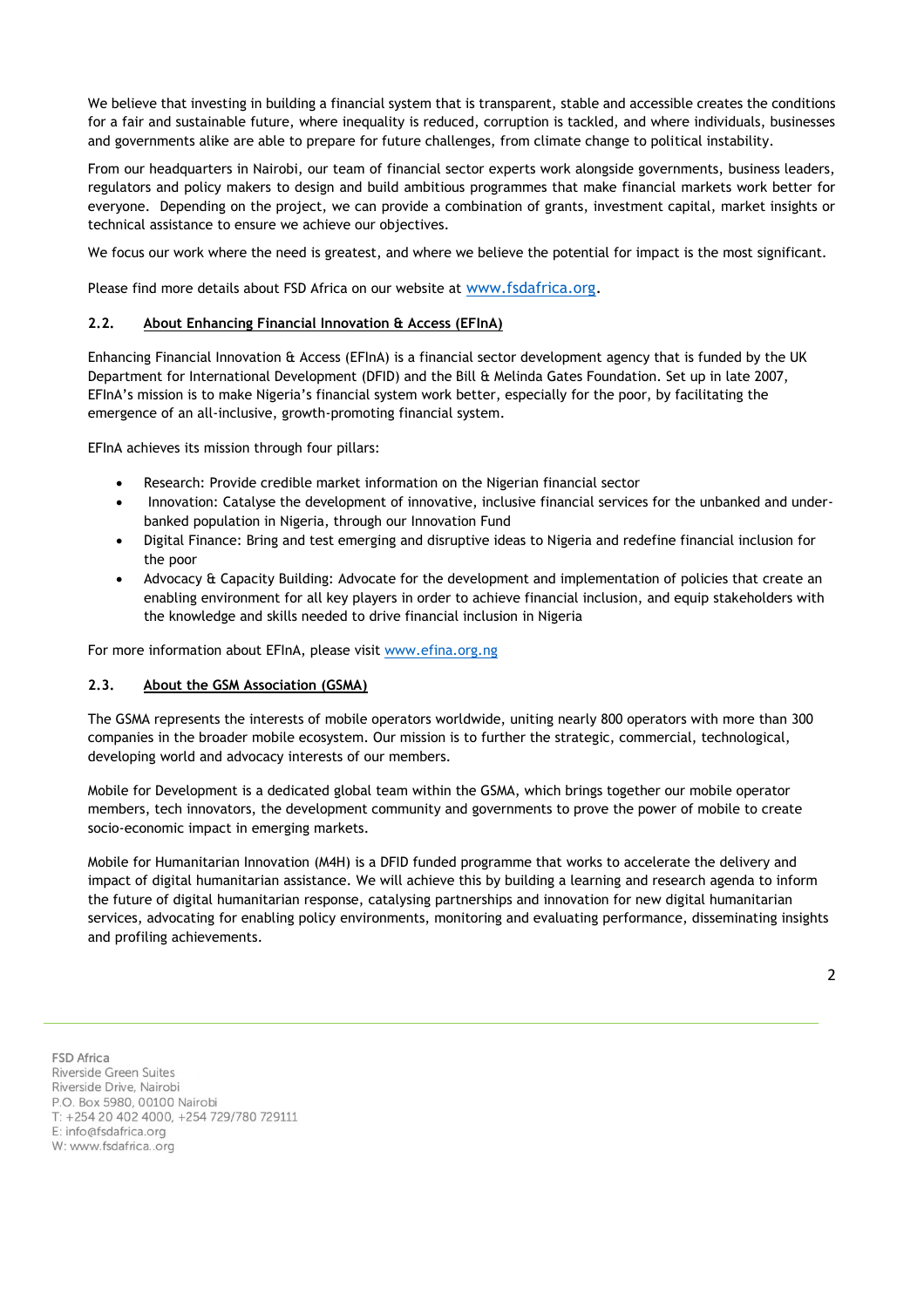# **3. Project scope and objectives**

#### **Research Objectives**

A set off partners, including Financial Sector Deepening Africa (FSD Africa), Enhancing Financial Innovation & Access (EFInA), the GSM Association (GSMA) and the World Food Programme (WFP), would like to carry out research and analysis to understand the opportunities and barriers to digitise humanitarian and social protection transfers in Nigeria.

This research will seek to understand the landscape of humanitarian transfers and government-to-person payments in Nigeria, identify opportunities and challenges related to digitising those payments, and analyse the feasibility of building digital economies around those payments.

The research will primarily involve the following payment streams:

#### **i. Government-2-person payments (limited to G2P payments that fall under social protection schemes)**

There have been commendable efforts towards digitizing government payments across the three government levels and between governments to persons in Nigeria. These have been augmented with the increased drive towards financial inclusion. The federal government commenced the independent revenue e-Collection Scheme under the Treasury Single Account (TSA) in a move towards promoting accountability and transparency. This is an example of policy measures adopted by the Central Bank, that have increased the gains made towards digitizing government payments and bringing the large unbanked population into the formal financial system. Digitizing payments offers easier and speedy government disbursements, through optimal and cost-effective distribution systems. Digitisation can be a transformational tool for payment beneficiaries, in improving their livelihood and addressing poverty. Cash payments create leakages in expenditure and revenue flows which easily fuel corruption and the diversion of public funds. Government initiatives built on physical cash payments challenge the ability of governments to effectively target effective payments at the vulnerable in the society.

#### **ii. Humanitarian transfers including the Conditional Cash Transfer (CCT) schemes and transfers to internally displaced persons.**

As cash transfer programmes increasingly become a standard component of humanitarian responses, aid agencies and donors seek a more comprehensive understanding of delivery mechanisms that are effective, efficient and offer good value for money, while meeting the preferences of affected people. There has been an uptake by several humanitarian organizations responding to the needs of internally displaced and host populations in the North East, using cash-based responses as the most effective and feasible way to reach and support the most vulnerable populations.

The use of mobile transfers and e-vouchers is seen as an effective way to minimize security risks (suicide bombers often target crowded places and events), as beneficiaries can choose when to go to the partner shops, banks or money agents to access funds.

Digitisation enables organizations to track cash disbursements and the use of e-vouchers in real-time minimizing corruption and diversion, facilitating monitoring and accountability processes. Post distribution monitoring reports and key informant interviews have indicated that affected communities prefer to receive assistance via cash or vouchers, reasons cited include flexibility and control over the resources, choice, and use of local vendors and markets, attributed to limited digital infrastructures in the communities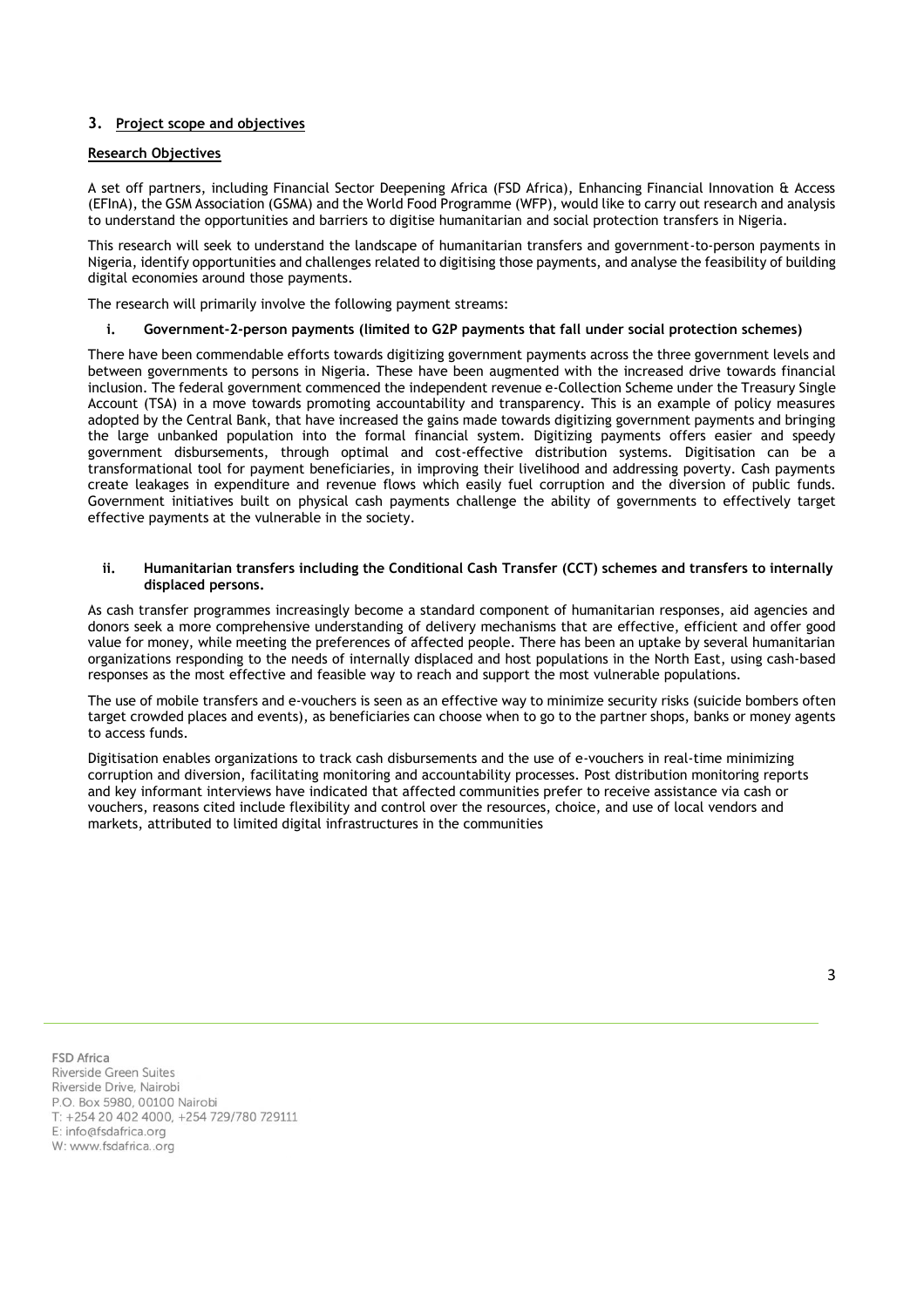# **Scope of Research**

Please note that for this piece of research, when referring to government-to-person (G2P) payments, the scope is limited to **G2P payments that fall under social protection schemes** (**for example, The National Social Investment Program of Nigeria**) and excludes G2P payments such as salary and pension payments.

- 1. **Document the landscape of humanitarian transfers and government-to-person payments in Nigeria.**
	- Through desk review and meetings with key stakeholders (to include, for example, government, donors and INGO's) this should include, but is not limited to:
		- Review of existing government, donors and INGOs' social protection & humanitarian cash transfer policies and programs, through desk review and meetings with key stakeholders.
		- Mapping of financial service providers (FSPs) active in Nigeria including how they operate within the Nigerian context.
		- Mapping and synthesis of the various entities disbursing funds and programmes they are operating under, and for each programme:
			- o Recipient groups being reached
			- $\circ$  Current approaches being used to disburse money (cash, vouchers, etc.) including the FSPs that enables digital cash payments where applicable.
			- $\circ$  Total volumes of transfers being made, broken down via various channels if applicable (cash disbursements, vouchers, transfers into bank or e-wallet accounts, etc.)
- 2. **Outline challenges and opportunities related to digitising humanitarian transfers and government-toperson payments in Nigeria**, including but not limited to:
	- Suitability of infrastructure and technology
	- Relevance and accessibility of existing digital financial services products for target recipient groups
	- Interest and ability of financial service providers to offer relevant solutions, including existing providers as well as potential new providers who would operate under the Payment Service Bank licence
	- Existing and potential spread of financial access points, including via financial service agents
	- Pricing and affordability considerations
	- How the identity of recipients is captured and validated for onboarding and disbursements
	- Consumer protection considerations
	- Security and fraud considerations
	- The degree to which the regulatory environment is conducive to digitising humanitarian and government-to-person payments
	- Political economy considerations
	- Cultural and behavioural factors impacting recipients' interest in receiving transfers via digital financial services, to the extent that this information is available via secondary sources (this will be explored further in a subsequent project phase)

The above considerations' should have a particular focus on mobile financial service (MFS) payments', and how these payments' compare to other digital payment options.

- 3. **Analyse feasibility of building digital economies around humanitarian transfers and government-toperson payments in Nigeria**, taking into consideration factors such as:
	- Use cases for recipients to use money stored electronically in bank accounts or e-wallets
	- Current/potential level of acceptance of digital payments by merchants in beneficiary communities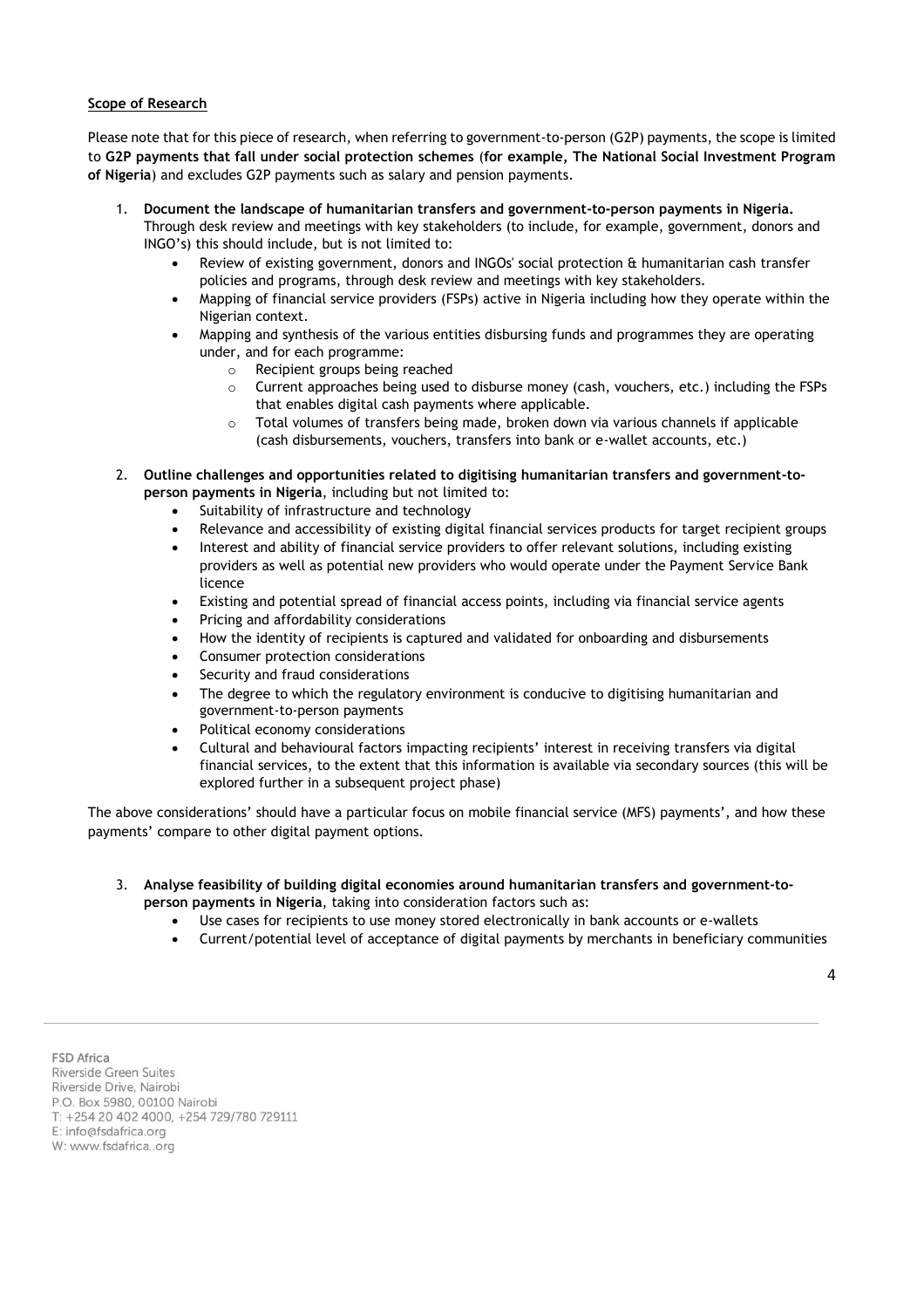• Recipient interest in having and using digital money (to the extent that this information is available)

As outlined in point two above, these considerations' should have a particular focus on mobile financial service (MFS) payments', and how these payments' compare to other digital payment options.

While this review is intended to be holistic, it should also include specific analysis regarding:

- Transfers to internally displaced persons (IDPs) and others who have been forcibly relocated, including in North East Nigeria
- Humanitarian transfers provided in context of, and in response to, the COVID pandemic
- Finally, develop a road map or action plan (for all concerned stakeholders) for implementing proposed recommendations. The recommendations should include what steps are necessary to build the digital ecosystem, including regulatory considerations, in Nigeria as a whole, but with some focus on northeast Nigeria and mobile financial services.

# **Potential follow-on work**

In addition to the above piece of research, there are tentative plans to conduct end-user research regarding digital financial services preference, use and barriers. In light of the impact of COVID-19 and the restrictions/challenges around conducting fieldwork, this particular phase of work will be shaped and finalised at a later date (and will be informed by the outcomes of this desk-based/remote research). However, if possible, please also indicate the following:

- Interest in conducting end-user field work
- Example approach to conducting the field work (both in the context of COVID-19 and in the context where movement is less limited)
- Indicative timeline and costs for conducting fieldwork.

Please note that answers to the above questions will not affect scoring for this ToR.

# **4. Project Approach**

We expect that this work will be carried out primarily through desk research and stakeholder interviews for the literature review and potentially, a Human Centred Design focused field-based research to follow as COVID-19 pandemic situation improves (as indicated above). This research may build on existing work, such as reports produced by the Nigeria Cash Working Group. In addition to publicly available information, the partner engaged for this work will be able to access:

- Reports, assessments, and data collected by the World Food Programme.
- Relevant sources of information from FSDA, EFInA and/or GSMA that are not in public domain, if any

# **5. Project reporting**

The consultant will report primarily to the Project Steering Committee appointed for this project, comprising of team leads from FSDA, EFInA, GSMA & WFP.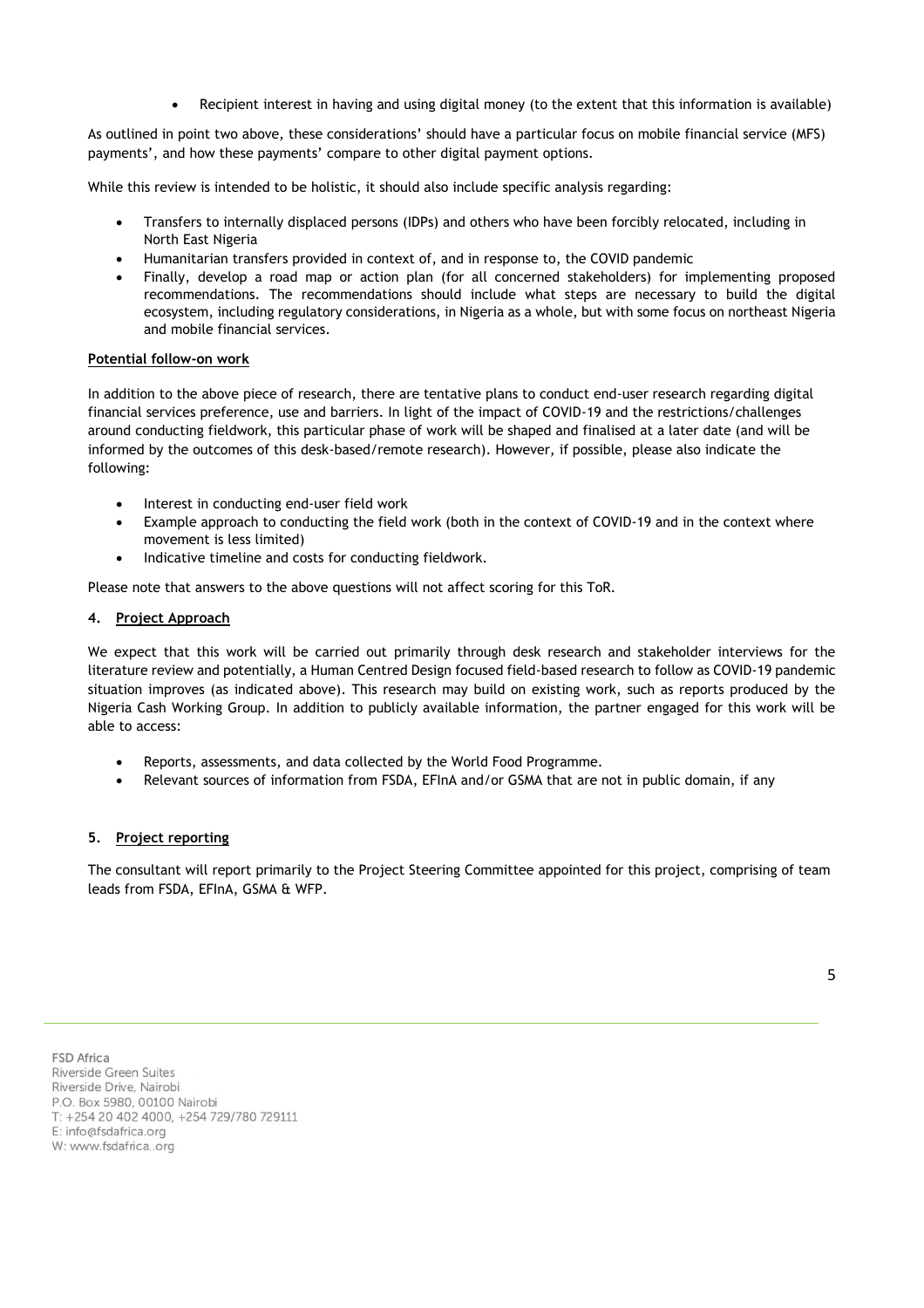# **6. Project Outputs & Payment Milestones**

The final deliverables of this research should be a comprehensive report addressing the full Scope of Research.

We expect that the outputs delivered will be linked to milestone payments:

- An inception report outlining the proposed approach and work plan (20% payment)
- Delivery of a draft report (30% payment)
- Delivery of a final report (30% payment)
- Delivery of a detailed implementation roadmap factoring in policy, regulatory, institutional, and other recommended interventions that may be required to support the digitising of CVA and G2P Payments as well as the development of a digital ecosystem in NE Nigeria. Roadmap should include timings, costs and division of labour as part of this work (20% payment)

The project is expected to commence in **July 2020**. We expect that work should be completed by **October 2020** at the latest, although the bidding consultant/firm should propose a project timeline.

# **7. Invitation to Submit Proposal**

We are inviting proposals from suitably qualified consultants/consultancy firms.

Your proposal should contain:

- CVs (maximum 3 sides of A4 paper each) of key individuals, tailored to the assignment
- Outline of team structure, including roles and responsibilities of team members
- A summary of your relevant experience for the assignment
- A short description of your understanding of the role of the Consultant and the approach to be used as outlined in these Terms of Reference
- A description of how you intend to fulfil the Services within the suggested timeline and confirmation of your ability to meet the timelines
- A financial proposal, including professional fees and number of days of effort for each team member. The total cost proposed should be inclusive of all relevant taxes and a breakdown of reimbursable expenses.

Your proposal, which should not exceed 10 pages (excluding annexures), should be sent by email to FSD Africa at [bids@fsdafrica.org](mailto:bids@fsdafrica.org) by **1200 EAT on 22nd July 2020**. Note that the above page limit excludes those wishing also to supply details of fieldwork experience.

#### **8. Basis of award**

FSDA will award a contract to the consultant based on the following criteria:

#### **Mandatory requirements**

Firm/individuals must be able to demonstrate experience conducting similar research / analysis based on primary and secondary data sources and key informant interviews Firm/individuals must be able to demonstrate understanding of humanitarian and social protection transfer programmes and various approaches for delivery of cash transfers.